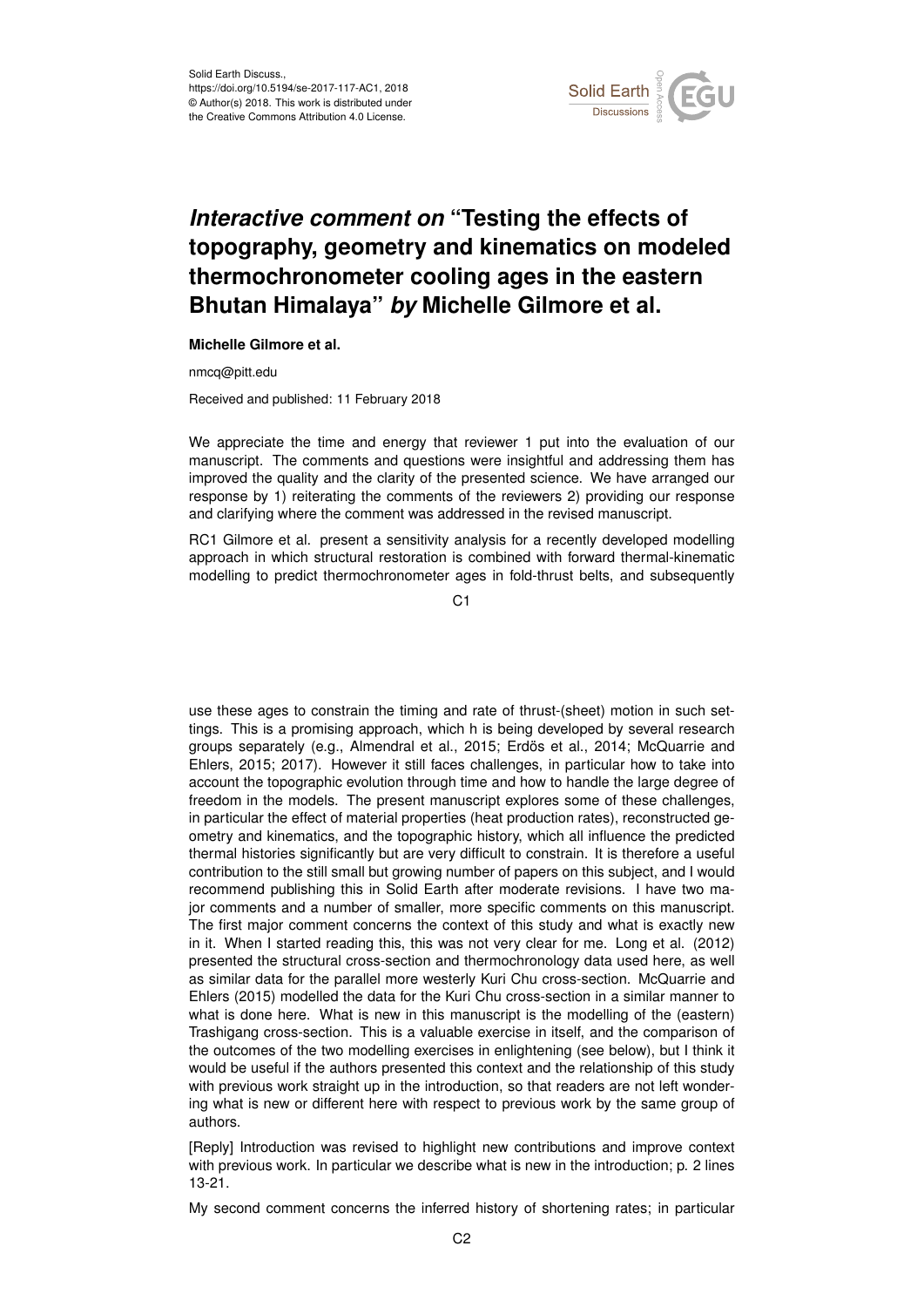the strong variability in these rates that the analysis suggests. I have been intrigued by this outcome since the initial paper by Long et al. (2012). I reviewed that paper at the time and already queried the authors about the robustness and implications of that finding but am still struggling to understand it. Starting from what we know (and progressing toward lesser constrained inferences): the modern convergence velocity between India and Tibet is ∼20 mm/y; the total India-Asia convergence rate is about twice that. If we accept the results of Molnar & Stock (2009), India-Asia convergence rates have decreased since 20 Ma; from 54-83 mm/y before 11 Ma to 34-44 mm/y after that, for points in the NW and NE corner of the Indian subcontinent respectively. That total India- Asia convergence rate should be distributed between far-field deformation in the Tibetan plateau and its northern borders, shortening in the Himalaya, and underthrusting of the Indian plate beneath Tibet. It is interesting, and reassuring, to note that most of the tested models predict shortening rates in the order of 5-6 mm/y in the last ∼10 Ma, which is consistent with estimated "overthrusting" rates in simpler thermokinematic models used to predict thermochronology ages (e.g. Brewer and Burbank, 2006; Whipp et al., 2009; Robert et al., 2009; 2011; Herman et al., 2010; Coutand et al., 2014, and others). Any increase in shortening rates up to the total India- Tibet convergence rate of ∼20 mm/y could potentially be explained by temporally variable partitioning between "overthrusting" and "underthrusting"; since these concepts are really defined by a particular frame of reference only (which is in my view controlled by the erosional efficiency in the Himalaya), that could be plausible and possibly linked to temporal variations in erosional efficiency. If one wants to invoke further increases up to the India-Asia convergence rate, that would only be possible by temporally transferring far-field deformation to the Himalaya, but it remains in the realm of possibilities. The inferred rates of ∼70 mm/y during building of the Upper Lesser Himalayan duplex are more problematic, because – if true – they would necessarily imply north-south extension in other parts of the Himalaya-Tibet system, for which there is very little evidence. The inferred reconstruction requires significant amounts of shortening to build this duplex (at least 150 km or ∼1/3 of the total shortening since 20 Ma according to Fig. 3)

C3

and I wonder whether a more conservative structural solution would not be possible to fit the surface observations for this duplex. In any case, the preferred models with variable shortening velocities pose significant questions, which should be addressed more directly. The reader is really left wondering how well resolved these shortening histories are, given the significant number of unconstrained parameters in the models. Some of the specific comments below refer to these unknowns.

[Reply] We agree that the fast rate from  $\sim$  13- 8 Ma are unexpected, and yet this is a robust part of the model and is a function of the suite of ZHe ages that are all 8.5- 10 Ma in the Kuru Chu area and 9.5 to 11 Ma in the Trashigang area. These rocks cool through the ZHe closure temperature as the Baxa duplex forms, and accommodates 155-165 km of shortening. 160 km in 2 Myr is 80 mm/yr. That is essentially the problem. We appreciate the suggestion for a more conservative structural solution to reduce the shortening expressed by the Baxa Duplex. However, this is a region where the shortening amount is remarkably well constrained. Shortening magnitude in its simplest sense identifies an area (a box), and calculates the length of a unit with thickness X necessary to fill that box. The Kuru Chu and Trashigang sections from Long et al. (2011b) show how well-constrained this box is. Unlike sections in Nepal, the Baxa duplex in this area is almost entirely exposed and fault bedding plane relationships show the hanging wall cut-offs for the Baxa faults have (almost all) been eroded (implying more shortening possible). Yet, there are erosional remnants of the Paleoproterozoic Shumar/ Daling rocks carried by the Shumar Thrust exposed in fault klippe almost all of the way to the MBT (Long et al., 2011). These fault klippe define the top of the box as being essentially immediately above the erosion surface. There is just enough space to erode the hanging-wall cut offs of the Baxa faults. The base of the box is defined by the décollement. The décollement depth for the Long et al., (2011) cross sections in the region of the Baxa duplex is directly between the 2 permissible depths estimated by Coutand et al., (2014) and matches geophysical constraints in the region (Mitra et al., 2005; Singer et al., 2017). If anything, estimates of the décollment depth are deeper (Coutand et al., 2014) which would just exacerbate the problem. The only variable left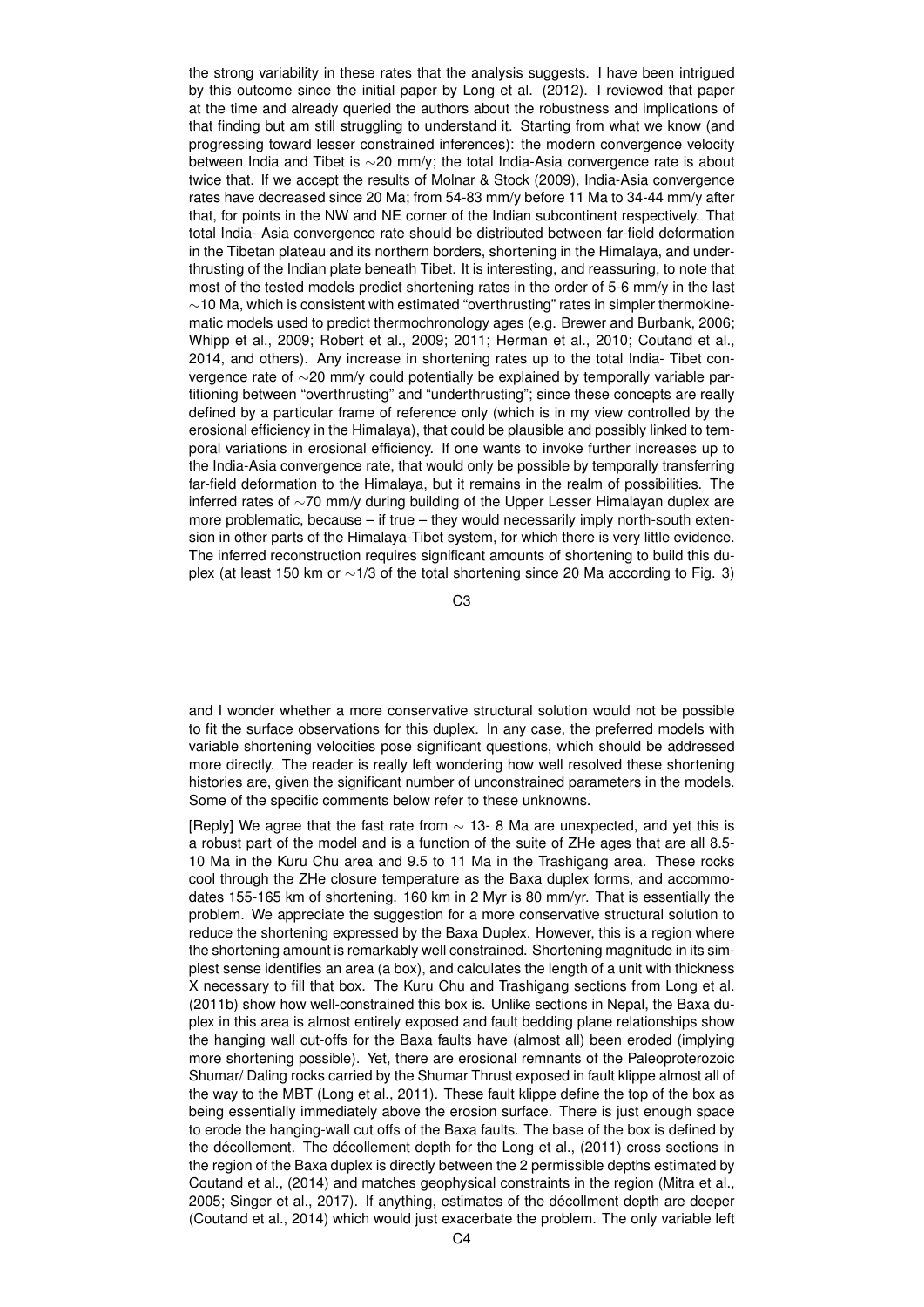is the thickness of the Baxa, which can be observed in the field, as can the faults that repeat it. Field observations provide several thickness estimates that all fall between 2.1 and 2.5 km and well constrained shortening estimates of 150-165 km. Thus in both the Ehlers and McQuarrie (2015) and in this manuscript, we have tried to figure out what is an acceptable age range that does not violate the data. Shortening rates can viably increase up to the India-Asia convergence rate of 40-45 mm/yr. The expectation is that during that window of time the Himalayas are taking up the entire magnitude of convergence. Shortening rates above that (45-70 mm/yr do require coeval extension to be viable. We have conducted more simulations looking at the sensitivity of shortening rates, particularly using the new geometry. Due to limited measured cooling ages between 70 -100 km from the MFT there is more flexibility in the Trashigang section than the Kuru Chu and rates as low as 45 mm/yr (at plate tectonic rates) are permissible. Our new thoughts are that a revised geometry for the Kuru Chu section (two ramps) may facilitate more exhumation in this region and thus lessen the need for excessively fast rates (55-75 mm/yr) for that section. Intriguing enough (because I (McQuarrie) have never been a huge fan of extrusion or channel flow) the age of this rapid shortening in the Baxa duplex overlaps with the age of the STD in this portion of the Himalaya –12.5 Ma (Th-Pb monazite age from Kula Kangri at the border of Bhutan and Tibet) and 7 Ma (ZHe ages)( Edwards and Harrison, 1997; Coutand et al., 2014). Although shortening rates should not be faster than plate convergence rates, it is permissible if it is accompanied by fault parallel normal faulting, such as is postulated by channel flow models. To me (McQuarrie), one of the strongest arguments for channel flow/ extrusion like behavior is thrust faulting rates above plate tectonic rates. The observed thrusting rate would be the shortening rate plus the extension (extrusion) rate. Numerous changes were made to the manuscript in section 5.3 to address this comment and our new simulations. (1) Without relating all of the justifications for the cross-section, we have included the statement that the cross section itself is a minimum shortening estimate and that any change to the cross-section will increase the shortening. We referred again to the Long et al. (2011b) paper where the details are laid out. (p. 22

C5

 $\sim$ l. 30) (2) The manuscript includes revisions to discussion evaluating the permissible ranges of deformation ages and rates based on our simulations (∼p. 23 l. 5-8) (3) To present these new simulations in the paper, a new figure 11 has been created and introduced in this section, and table 3 updated. (4) Comparison of the Trashigang section to the Kuru Chu section, thermochrometer data available along the sections, and reasons for differences between rates proposed by this study and by McQuarrie and Ehlers (2015) are included. (p. 23 ∼l. 19-35) (5) Because so many of the permissible shortening rates are above plate tectonic rates we have also expanded on our discussion of modeled rates to include their relationship to convergence rates in section 5.3. (p. 24 , l. 15-25)

Overall, the paper is fairly well written and illustrated. On a number of occasions, phrases don't run because a verb is missing or because of singular/plural confusions. A certain number of typos also remain. All of these can be weeded out by some careful editing. The use of some internal "modelling jargon" like "Python topography", "Split KT" etc. does not add to the general understanding of the manuscript – the authors might want to find some more eloquent terms to describe these modelling settings.

[Reply] The manuscript has been edited to correct typos and clarify wording in areas that are currently mistyped or confusing. We changed the topographic estimations from Python Topography and Template Topography to Responsive Topography and Static Topography respectively. Since "Split KT" refers to Kakhtang Thrust motion at two different periods of time (versus all early or all late), we could not find a word that was more descriptive or more accurate and that would improve the readability of the paper. If you have a suggestion, we would be more than willing to incorporate it.

Specific comments, tied to page and line number: p. 1 l. 7-10: the first two phrases of the abstract do not really set up the problem in a very clear manner or "draw" the reader into the problem – you may want to consider rewriting these into something more clear and specific.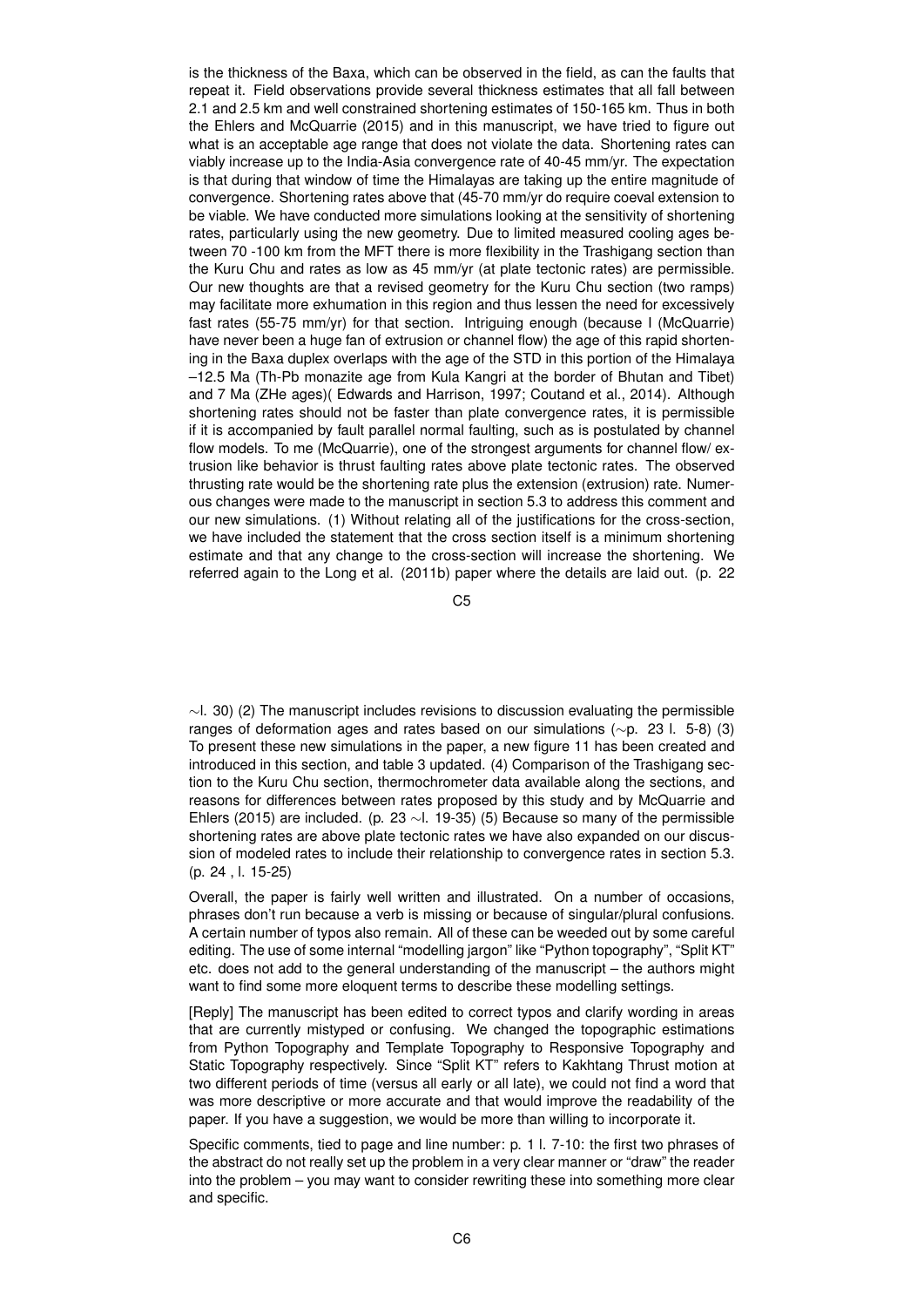[Reply] Abstract was revised. Comments about the first two sentences of the abstract were raised by multiple referees.

p. 2 l. 13-20: this first paragraph of the "Geologic background" section looks a bit lost on its own; it is not very informative (why is the onset of motion on the MCT important here?) and could easily be combined with the following "Tectonostratigraphy" section. The Daniel et al. (2003) and Tobgay et al. (2012) references are missing in the reference list.

[Reply] The geologic background was removed and the critical information was included in section 2.1 on tectonostratigraphy. Daniel et al. (2003) and Tobgay et al. (2012) was added to the reference list.

p. 3 l. 20-21: how were the data exactly projected into the cross-section? This is a critical step, as the ages (in particular for the low-temperature systems) will be influenced by the local topography. See further comments below. [Reply] In order to maintain structural context along the cross section, all of the data (including data from Coutand et al., 2014) were projected onto the cross-section along-structure (i.e. in the direction of the trend of fault while maintaining distance from structures as possible). The exceptions to this in the original manuscript were minor and have been corrected. We have corrected all figures data projected along the section to be consistent with the along-structure projection method, and text in section 2 describes this projection. Since most samples were not taken exactly along the line of section, the elevations of most samples vary from the elevations at these projected location. However, our models do not use present-day elevation in the models either (discussed below in response to RC1 comment on p. 8 l. 15-19). We have plotted all of the data with respect to elevation and limited age elevation trends emerge strongly suggesting the ages are controlled by structural uplift and minimally modified by topography – this is clarified in the manuscript in section 2.2.

p. 3 l. 30: why do the ZHe ages require "rapid" cooling? This inference can only

C<sub>7</sub>

be drawn by comparing them to other thermochronometer data, or by assessing ageelevation profiles for instance.

[Reply] There is no a priori reason to indicate rapid due to the age and the adjective has been removed.

p. 3 l. 32: three ZHe cooling ages north of the MCT are shown on the cross-section (but only two on the map?). Also, the cross-section of Fig. 2 gives the impression that the samples between ∼57-65 km are from the lower Greater Himalayan sequence, while the map shows they are from the upper. Maybe you should sketch in some of the geology above the topography to make this clearer. This also brings us back to the question above of how these data were projected into the cross section. What was their imposed elevation? Simply plotting them on the topography in the cross-section puts them on a much lower structural level than where they actually are!

[Reply] As explained above, this was a plotting error and has been corrected in figures and in text where fit has changed because of the re-projection. Overall results are not impacted by this revision. Since the modeled ages are all predicted at the surface, projecting the samples in the air would have limited applicability to match modeled results. Where discrepancies between modeled and measured ages exist we do examine both the structural and topographic elevations that the samples are from. For example see new text in section 5.3, p. 23 l. 5-10

p. 4 l. 5-9: why do you take this approach? It is easy enough to model the individual data using the combined Move/Pecube approach . . .

[Reply] At the scale we are evaluating predicted versus measured ages and what is controlling the change in ages, these samples plot basically on top of each other, particularly when projected into the cross section. In the version of Pecube we use, the ages plot as the age trend shown on figures 5, 6, etc. In our view, they represent a true variability in sample age and can be considered a clustered datum rather than several data for our purposes. The one minor caveat to this is the cluster of AFT age in struc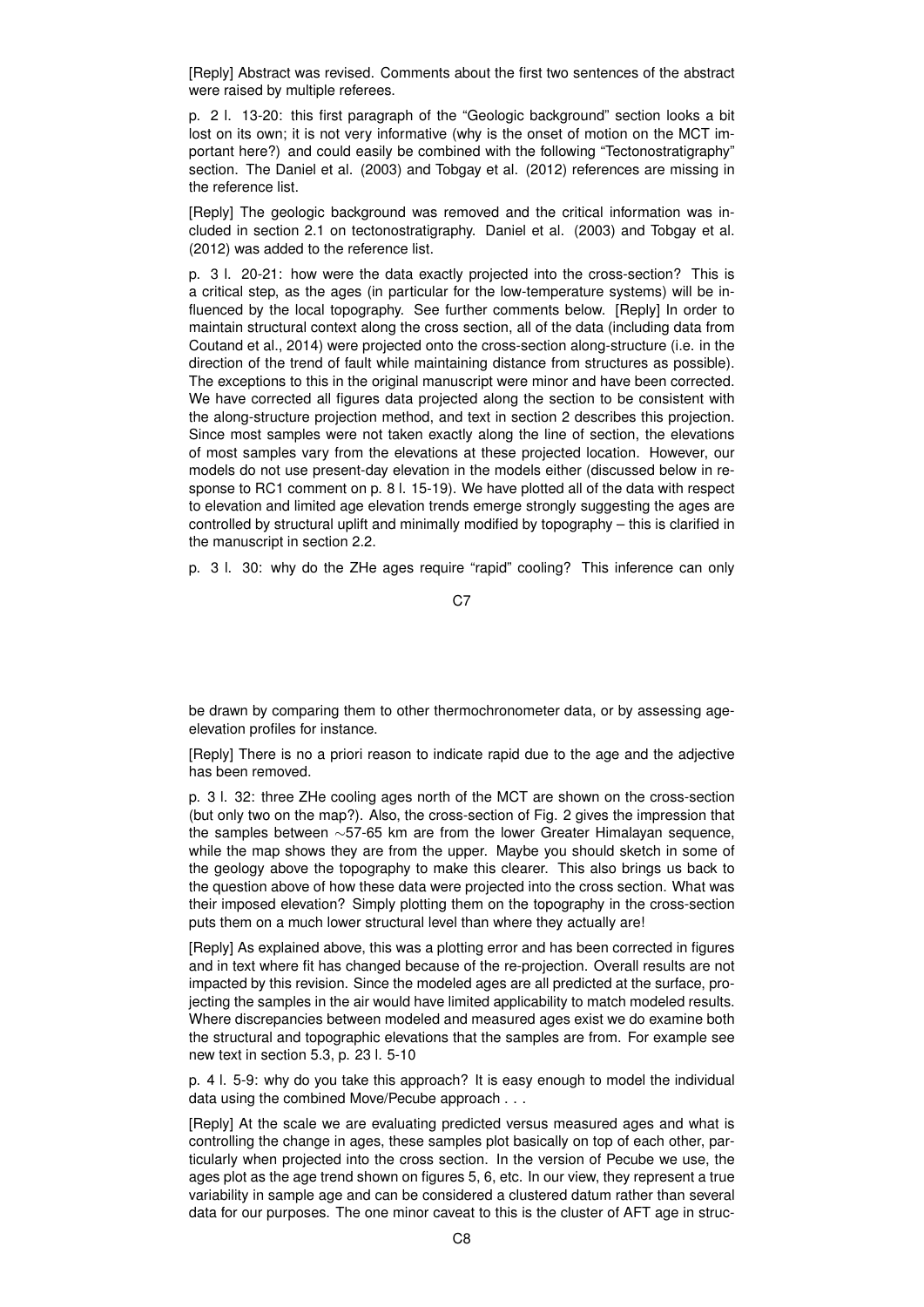turally higher Greater Himalayan rocks. As expanded on in our responses to reviewer 3, (and included in the text at the end of section 2) there is a modest age elevation trend here. However the exhumation rate given by the age-elevation differences is 0.4 mm/yr while an average 3.5 Ma AFT age suggests more of a 1-1.7 mm/yr exhumation rate. Additional details of possible age elevation relationship are mentioned at the end of section 2.2.

p. 4 l. 17-18: the question here is obviously: "how was the new topography obtained?" this is discussed further on – you may want to refer the readers to this later discussion here.

[Reply] We mention where the approach is discussed further in the first paragraph of section 3.1.

p. 4 l. 26-27: Note that a subsequent similar model by the same authors (Hammer et al., GRL 2013) comes up with much lower estimates for the elastic thickness in Bhutan (< 25 km) than in Nepal. [Reply] Yes, the very low values (in Hammer et al., and in Berthet et al., 2013) are in part a function of their approach for estimating EET that varies spatially (something that we are unable to mimic using the flexural algorithms in Move). In addition, the solution is for modern EET, which for Bhutan is strongly depending on the narrow width between the MFT and Shillong Plateau. 1) Our EET is a much longer-term average and, 2) is not meant to be viewed as a calculation of the EET in the area. However we can state with confidence that using low (25-40 km) EET values in the flexural-kinematic model will not reproduce the foreland basin thickness, the modern dip of the décollement or the geology exposed at the surface today. This section has been modified appropriately.

p. 5 l. 2: here you could reference some of the previous studies using the same approach.

[Reply] Although there has been a suite of groups moving forward with linking crosssections to advection diffusion models the details of the kinematic model are not always

C9

clear particularly if or how flexural loading and erosional unloading were accounted for. A good example of the potential influence is ErdÅSs et al. (2014). They noted that a ´ cooler crustal thermal structure was needed to match the measured high-temperature cooling data (than the lower temperature data) in the Pyrenees. Alternatively, their model could be restoring the rocks to a position that is too deep (thus becoming too warm) because thrust-related isostasy was not taken into account, or perhaps accurately accounted for as the section was retro-deformed backwards in time. What this paper highlights is that accounting for flexure (and erosion) in the kinematic model is a critical and necessary component. We added text addressing this in section 3.1 as well as 3.1.1. In both sections, references to work using this approach were added. We added more detail in section 3.1 to discuss the kinematic modeling process, in particular how different groups account for flexure, erosion, and thus paleodepths, because these decisions are going to control the estimated temperature histories and ages

p. 5 L. 27-31: a self-consistent approach would be to use a critical-taper topography in the models – it is not clear if the "Python topography" is based on such an approach, but the link between the imposed topography and a critically tapered wedge model could be outlined here.

[Reply] The "Python Topography" (now Responsive Topography) may be viewed as a simplified critical taper approach, with the first order angle of topography estimated from modern topographic angles in the Himalayas. A key difference is that we do not systematically vary the topography angle based on the décollement angle. Please see further discussion response to p. 8 l. 22-24 comment below.

p. 7 l. 6-17: see general comment on variable shortening rates above. More justification and discussion of these rates is needed.

[Reply] As mentioned in the general comment above, a whole range of velocities were tested and we acknowledge that a full suite of parameters tested (including velocities) was not reflected in the previous version of this manuscript. We have addressed this in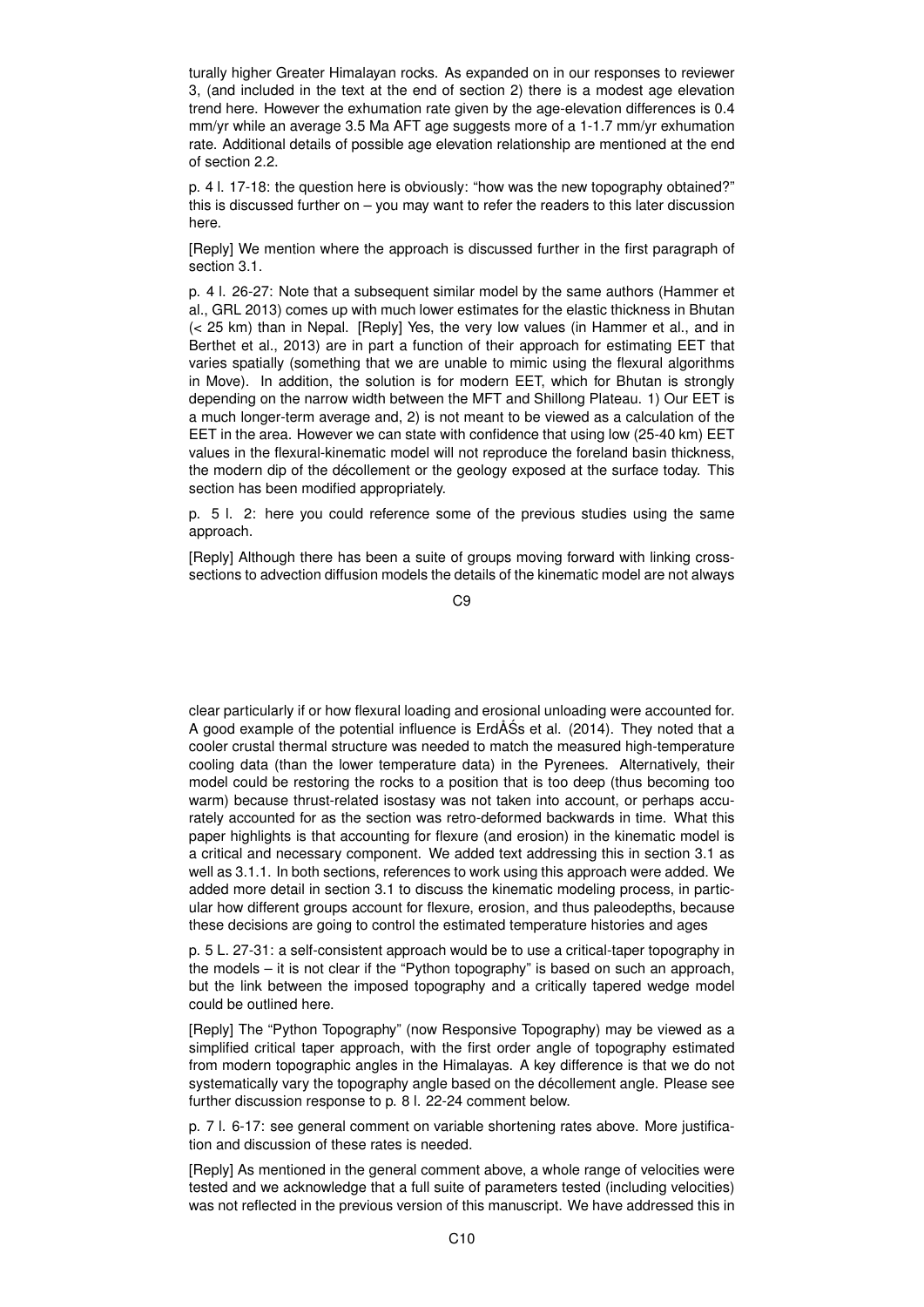section 3.2.2 and Table 3. This is also more fully addressed in the discussion section 5.3.

p. 7 l. 16: it seems that this is the first time the Kuru Chu section is mentioned; it hasn't been introduced previously (but should be).

[Reply] The Kuru Chu section and corresponding studies are now mentioned in section 2.2, (multiple locations), and earlier in section 3.2.2, and quite a lot in section 5.3.

p. 7 l. 19 (and numerous other occurrences): why do you call the reconstructions "flexural models"? This is surprising and confusing, as flexure is only one component of these models; the structural reconstruction is at the heart of them. You could call them "kinematic models" or something like that. [Reply] The decision to call the models "flexural models" stems from the multi-step process of achieving a viable "kinematic model" in Move – and from our suspicion that the flexural component is missing from most thermo-kinematic modeling approaches that use cross section kinematics (clarified in the revised end of section 3.1). Without accounting for flexure in the kinematic solution, the evolution of the décollement cannot be determined and thus the estimated depth history (and resulting thermal history) of a given rock becomes a complete guess. Thus a forward model taking into account flexure is critical. We are weighting the flexural component with the term 'flexural'. The work flow for any given kinematic model is to first find a pure kinematic solution (the "kinematic model") with only fault motion accounted for, the second round of iterations is the flexural component that requires an evolution of topography, erosion, foreland basin development, and décollement flexure. We have revised the name to include both adjectives, Flexural-kinematic model, to make the model name more intuitively descriptive. We also clarify the reasoning for this in the revised end of section 3.1.

p. 7 l. 30: the INDEPTH lines were shot in the Yadong rift, which overlies the Yadong cross-structure – a probably important lateral ramp in the Main Himalayan décollement. Is the 4◦ dip you cite here relevant for the décollement west or east of the Yadong

 $C<sub>11</sub>$ 

structure? In any case, this would be valid for western Bhutan and not necessarily for eastern Bhutan. It is not obvious that comparing the décollement dips with data that are not from the same region is very informative, given the probable lateral segmentation of the MHT.

[Reply] We have removed this reference and added Singer et al. (2017), which has estimates for both the décollement and Moho for this region of eastern Bhutan.

p. 8 l. 1-4: this is counter-intuitive. The flexural response should be driven by the topographic loading, not by the kinematic scenario. Therefore, if the different kinematic models lead to differences in flexural loading profiles, it must be because the (imposed) topographic response to the kinematics is different between these models.

[Reply] Yes, this is correct. We have rephrased this to make it much more clear and more accurate. See revised section 4.1

p. 8 l. 15-19: why do you not simply use the present-day topography as the final topography in the model? This is a known entity, and at least that would help in comparing kinematic and thermal histories at the right structural and topographic levels for the data points.

[Reply] While at first impression it seems that using present-day topography as the final topography would improve the integrity of the models, that is only true of a model that can 'predict' a topographic evolution where the next to final topography is almost identical to the modern topography. If there is significant discrepancy between the penultimate predicted topography and the present-day topography (if inputted as the final step) the result would be unrealistic "deposition" of material in areas that are modeled in the prior step with a lower topographic elevations than actual topography. Simultaneously, in areas that have lower actual topography than modeled, using present-day topography could simulate several km of unexplainable erosion. We recognize that topography of the Earth's surface is altered by more processes than are accounted for in our simplified, first-order estimation of topography such as river incision, the geometry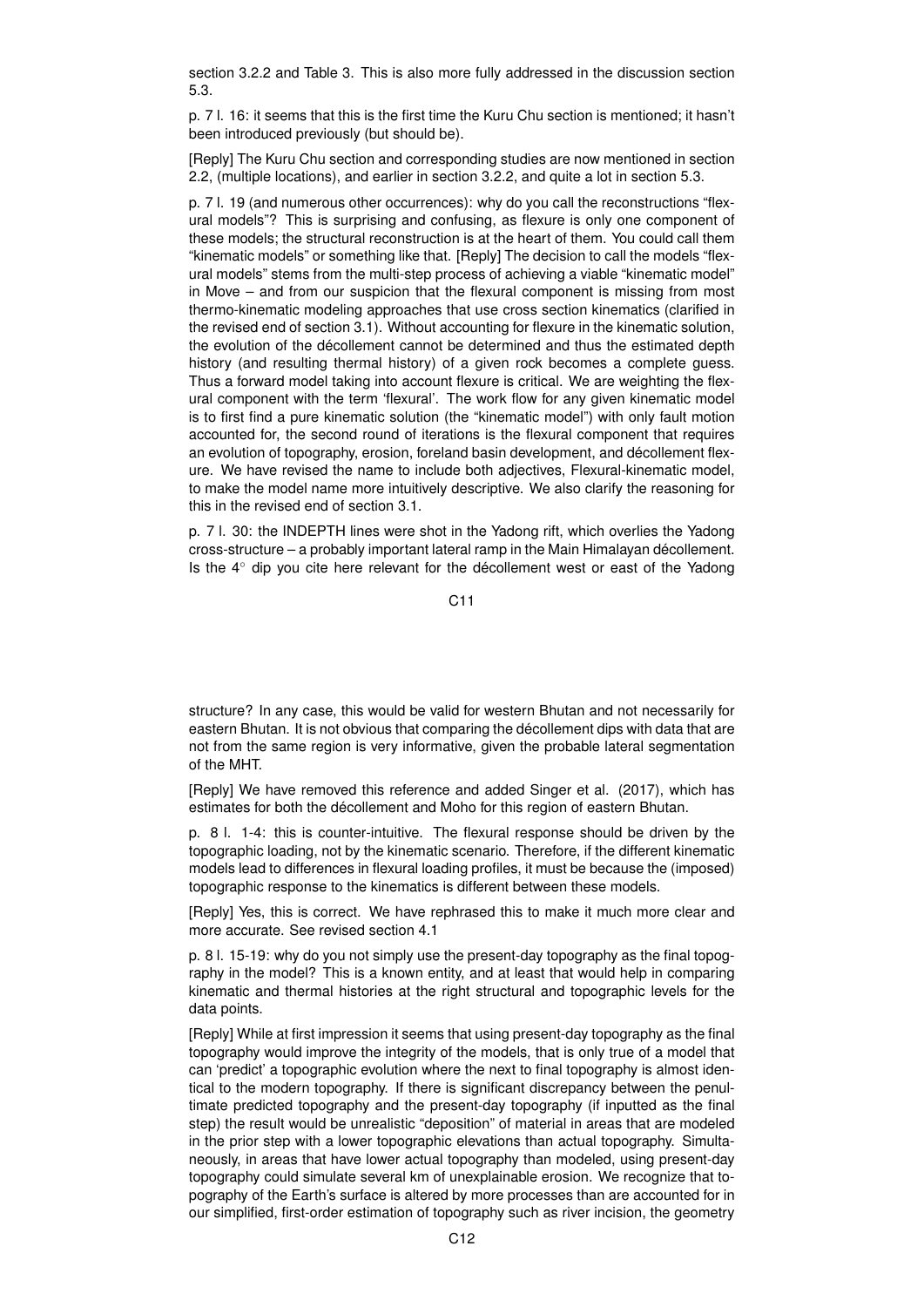of interfluves, and the effect of axial or transverse drainages. Our approach to modeling topography is outlined in McQuarrie and Ehlers (2017): "the more simplified critical taper model that responds to regions of uplift or subsidence will account for the longestwavelength, and most significant, topographic effect (i.e., valley and ridge topography) in the thermal calculation." Each kinematic scenario prescribes a different evolution of topography because as Reviewer 1 stated in the p.8, l. 1-4 comment, "topographic response to the kinematics is different between these models." Our goal is to determine if the estimation of modern topography using the python script can successfully replicate the first-order patterns of present-day topography. This is why we compare where and how the modeled topography deviates from the actual topography.

p. 8 l. 22-24: this phrase is hard to read and also appears counter-intuitive. In the critical-wedge model, the surface topography  $(\alpha)$  and décollement dip  $(\beta)$  are linked through the critical taper angle (which itself depends, among other things, on  $\beta$ ). Therefore, it might be more self-consistent to try to find a surface topography angle that corresponds to the critical taper for each time step (and degree of topographic loading). This would be an iterative approach, but I'm sure it can be done. See comment on p. 5 l. 27-31 above.

[Reply] This is an intriguing point and one that we have thought about. As elaborated on in our reply to Reviewer 3, Move is a purely kinematic model and thus not governed by mechanical responses. Critical taper is a mechanical response that is dependent on a ratio of internal rock strength to décollement strength (i.e. resistance to sliding) (Dahlen 1990; Suppe, 2007). Thus assuming constant critical angle (one in which the topography angle becomes smaller over time as the décollement angle becomes steeper) would most likely misrepresent the topography evolution of the fold-thrust belt because décollement strength changes as lithologies change. As pointed out by Stockmal et al. (2007), pure critical wedge solutions become more limited when evaluating the effect of material differences, particularly ones with original horizontal geometries, and the ways in which those initial planes of weakness impact the internal structural

C13

geometry, strain history patterns, etc. This non-uniform behavior alters the predicted erosional response. An example may be the front of the fold-thrust belt dramatically propagating forward (on a weak décollement) before the development of a duplex system. The jumping forward would dramatically reduce the taper angle and the duplex response would be to increase structural and topographic elevation to regain "critical" taper (so the system can move forward). Using a constant (say 2◦ topography angle) in a model suggests that the taper angle is increasing through time. A true self-similar response would argue that the initial topography angle of the cross sections presented here would be 2.5°- 3.5° with an initial décollement angle of 1.5° to produce a final critical taper of 6°- 7° (broadly similar to the modern 4-5° décollement and a 2° topographic slope). What we do know is the geology that is at the surface today, the modern dip of the décollement, and the cooling ages of a suite of minerals. What we can test is a topographic evolution that best matches all of those constraints because the ability of the model to predict older and deeper thermochronometer ages reflects its ability to accurately estimate the relationship of those rocks to the evolving surface of the earth. Critical taper theory gives us broad bounds for what may be a realistic topographic evolution though time. And that is an evolution that can get tested (using a range of permissible topographic angles) to see how accurately it reproduces the first order features in the modern topography. Regardless, a taper angle is topography plus décollement, and defines an area that is filled with folded and faulted rocks. If the area does not change, (because the taper angle des not change, then a lower topographic angle would require a steeper décollement. We have rephrased this in section 4.1 to make this clearer.

p. 9 l. 11: you may have modified your version of Pecube, but in the "standard" model, heat production is constant with depth, so that "surface heat production" is a bit of a confusing term in this context.

[Reply] Following the approach and rationale summarized in McQuarrie and Ehlers (2017), we prescribe an exponential decrease in heat production with depth, as op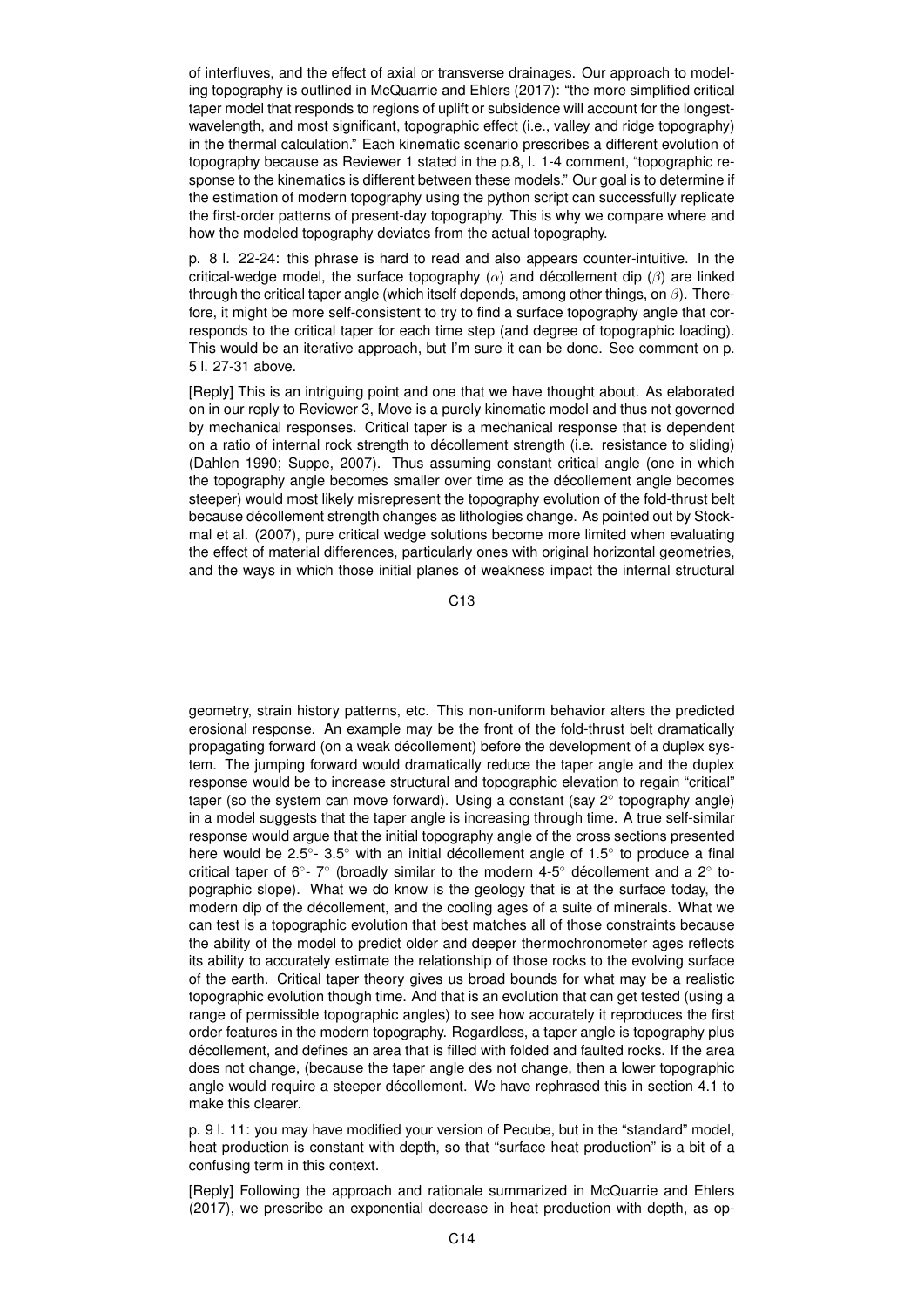posed to assuming a constant crustal heat production. An exponential decrease in heat production with depth requires definition of a surface heat production (Ao) and an e-folding depth. One caveat of this approach is that material properties are not exhumed during the simulations to modify the surface heat production value. However, an exponential decrease in heat production with depth has the advantage of honoring observations that heat production diminishes with depth through the crust and that this decline is not monotonic (Chapman, 1986; Ketcham, 1996; Brady et al. 2006). This approach not only allows honoring measured surface values of heat production in the Himalaya (e.g. see Whipp et al. 2007), but also produces reasonable mid and lower crustal temperatures that would not produce partial melts. This text has been added to section 3.2.1.

p. 9 l. 15: this seems a fairly obvious result, since the kinematics of the models do not change, only the thermal field. The samples have the same "normalized" thermal histories; the temperatures are simply somewhat higher throughout for the models with higher heat production.

[Reply] Yes, we agree. We have added this phrase when we first talk about the differences in the predicted ages. i.e. "The most apparent trend among all three thermochronometer systems is that predicted cooling ages become younger as the radiogenic heat production increases from 1.0 to 3.0  $\mu$ W/m3 due to the higher temperatures throughout the model." In addition we now talk about how changing values of heat production effects the three thermochronometer systems differently. Specifying the changes in predicted cooling ages as Ao values change is necessary to fully address the concern raised in p. 13 l. 31-32, when we altered both heat production AND geometry , Reviewer 1 was left wondering "OK, but how much of this improved fit can be ascribed to the new structure and how much to the increased heat production." The background we have expanded upon here is needed to emphasize what signals are a function of changing geometry and what signals are a function of changing heat production when both change later in the manuscript (sections 4.3.1, 5.1.2 and 5.2).

C<sub>15</sub>

p. 9 l. 19: "ages" not "rocks", I think.

Corrected

p. 10 l. 3-5: a bit of a rambling phrase that is difficult to read/understand. We revised this paragraph to make it easier to read.

p. 10 l. 24: "later" not "earlier" I think?

Revised to "more recent"

p. 10 l. 32-33: there are many free parameters in these models: not only an infinite number of shortening-rate histories, but also significant degrees of freedom in the imposed structure and the topographic evolution. I fully understand and appreciate the difficulties in exploring this complex parameter space, but how robust are the inferred rates really? This is not obvious, and given the important implications of the shorteningrate history, this should be discussed. An alternative approach would be to not allow shortening rates that are greater than the plate-scale convergence rates at any time (i.e. use the plate-convergence rates as a constraint) and try to find models that can explain the data using this constraint.

[Reply] We agree that the sensitivity of the model to the prescribed rates needs to be more fully discussed. The questions that Reviewer 1 raises on how-well constrained shortening magnitudes are, helps to elucidate what additional information is needed. To address this comment, we removed much of the last paragraph in section 4.2.2 that emphasized the variations in shortening rates. Instead we ended with the very important observation that even with dramatic changes in shortening rate, the model still can not accurately predict cooling ages through the greater Himalayan section. We return to the discussion of shortening rates and the sensitivity of the predicted ages to these rates in section 5.3. We discuss the sensitivity of the model to rates that are at plate convergence rates (∼45 mm/yr) versus faster than plate convergence rates when we present the revised geometry. In the end, there is limited usefulness in evaluating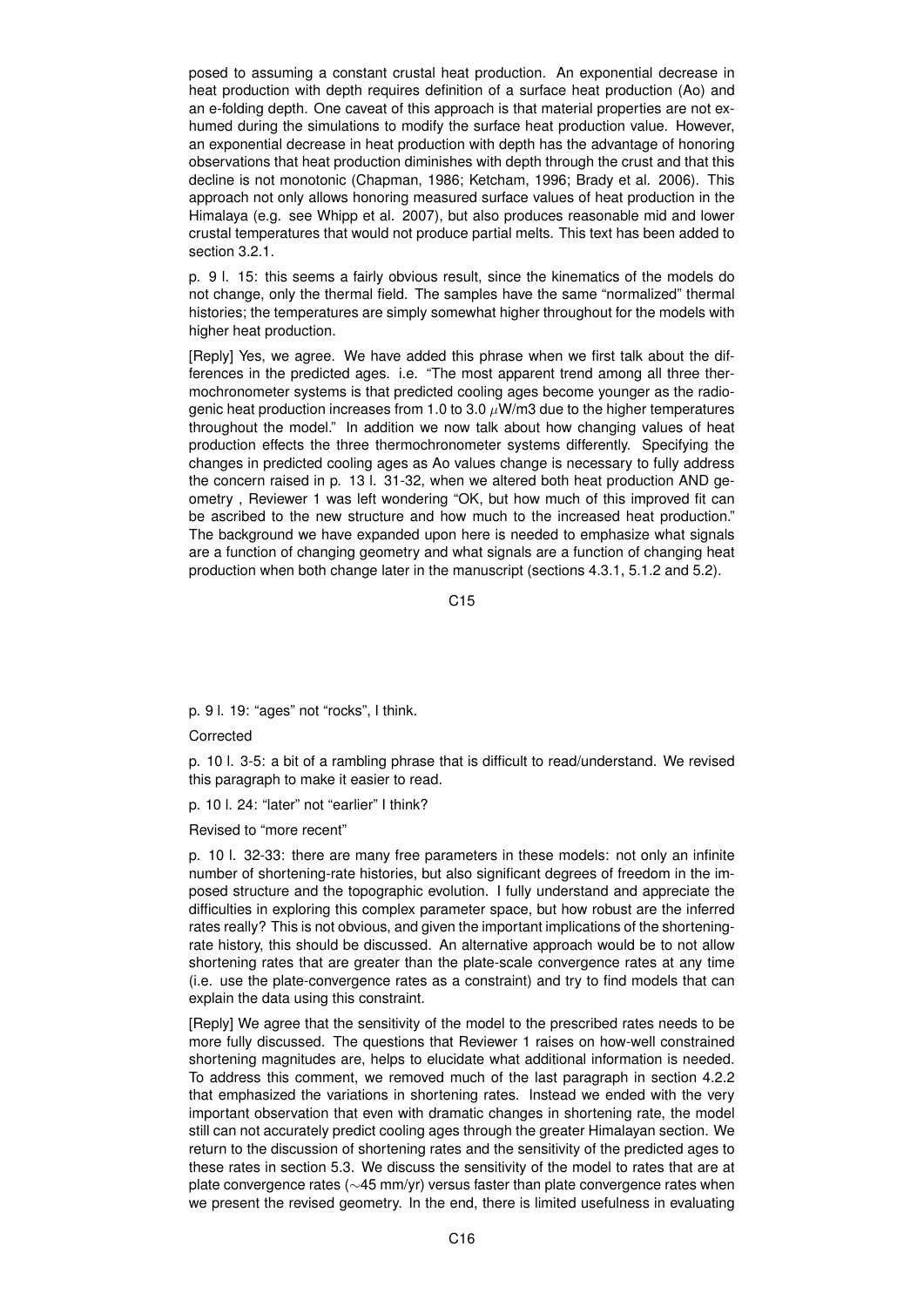rates with a geometry that will never reproduce the measured ages.

p. 11 l. 10-11: why is this your expectation? The erosional history would depend on the topographic history through time, rather than the final topography. In the no-topography scenario, if I understand well, there is no topographic change through time. If in the other topographic scenarios topography diminishes locally in the final timesteps, this will predict younger ages.

[Reply] Yes, a topographic scenario where topography diminished with time would produce younger ages, and the expected exhumation difference would be approximately the change in topographic elevation (maximum 2-3 km). Our expectation that the No Topography scenario would produce younger ages is because these models always produced higher total exhumation where the final cross section was over eroded by 1- 2.3 km. The age in which this exhumation happens is a function of the age that a given structural relief was being generated. As an example, some component of over-erosion happened as the upper Lesser Himalayan duplex moved up and over the pronounced ramp at 65 km. Thus our expectation is that predicted AFT ages that show this exhumation would be younger. The conclusion is that since the magnitude of erosion that happens during this displacement in each topographic scenario is significant, the additional 1-1.5 km of extra erosion in the No Topography scenario is not significant – particularly when viewed incrementally (e.g. Valla et al., 2010).

p. 11 l. 14-15: a list of 6 adjectives ("Python topography model fully reset Mar ages") followed by another of 4 . . . Maybe rewrite?

## This was revised.

p. 11 l. 20-23: this is an important point but it also seems fairly obvious. It clearly points to the need of a self-consistent treatment of topographic evolution. The best way forward may be to combine these models with simple surface-process models to erode the topography through time.

### C17

[Reply] We agree, a self-consistent treatment of topographic evolution where the modeled topography is a function of the deformation is a key result from this work. Although this seems like an obvious result, it is also a common approach to use a DEM of modern topography in models and assume that topography is in steady state and not changing – this result highlights that assumption is not valid either (and may also cause burial of material where particle points are subsiding and topography is not, and produces over-erosion of material where rock uplift occurs but topography remains static. Also, while it is obvious to Reviewer 1, how topography is estimated particularly over long time windows is still a rather new item of discussion and application for thermokinematic modeling in compressional orogens. As outlined in the introduction, several other studies that have used Pecube have not used a method of applying topographic evolution that account for localized structural uplift and isostatic subsidence. Rather, they apply a muted topography similar to present-day elevations, infer topographic changes that seem appropriate or increase/decrease topographic slope over time. Yes, a self-consistent way to estimate topography is critical. While we see the value of using other surface-process models such as Cascade to erode topography over time, the Python code (or an equivalent Matlab code) we use in this study, which approximates the first order topographic slope and specifically accounts for increasing topography in regions of active uplift and subsiding topography, provides a critical first step for estimating topographic change particularly in the isostasy calculations in Move. What may not have come through in the paper was the iterative process of finding a flexural solution (which is why we referred to it as flexural modeling). The kinematic displacements are known, and we are searching for a solution where the sequential kinematic restoration in Move (using flexure) can reproduce the depth of the foreland basin, geology at the surface and the dip of the décollement. This may take  $20+$  iterations to achieve using 20 km shortening increments. Thus whatever mechanism is being used to generate an initial topographic estimate needs to evaluate the magnitude of topography change and predict a new topography in <1 minute to be viable in the iterative process. In addition, 1D erosion models require an estimate of time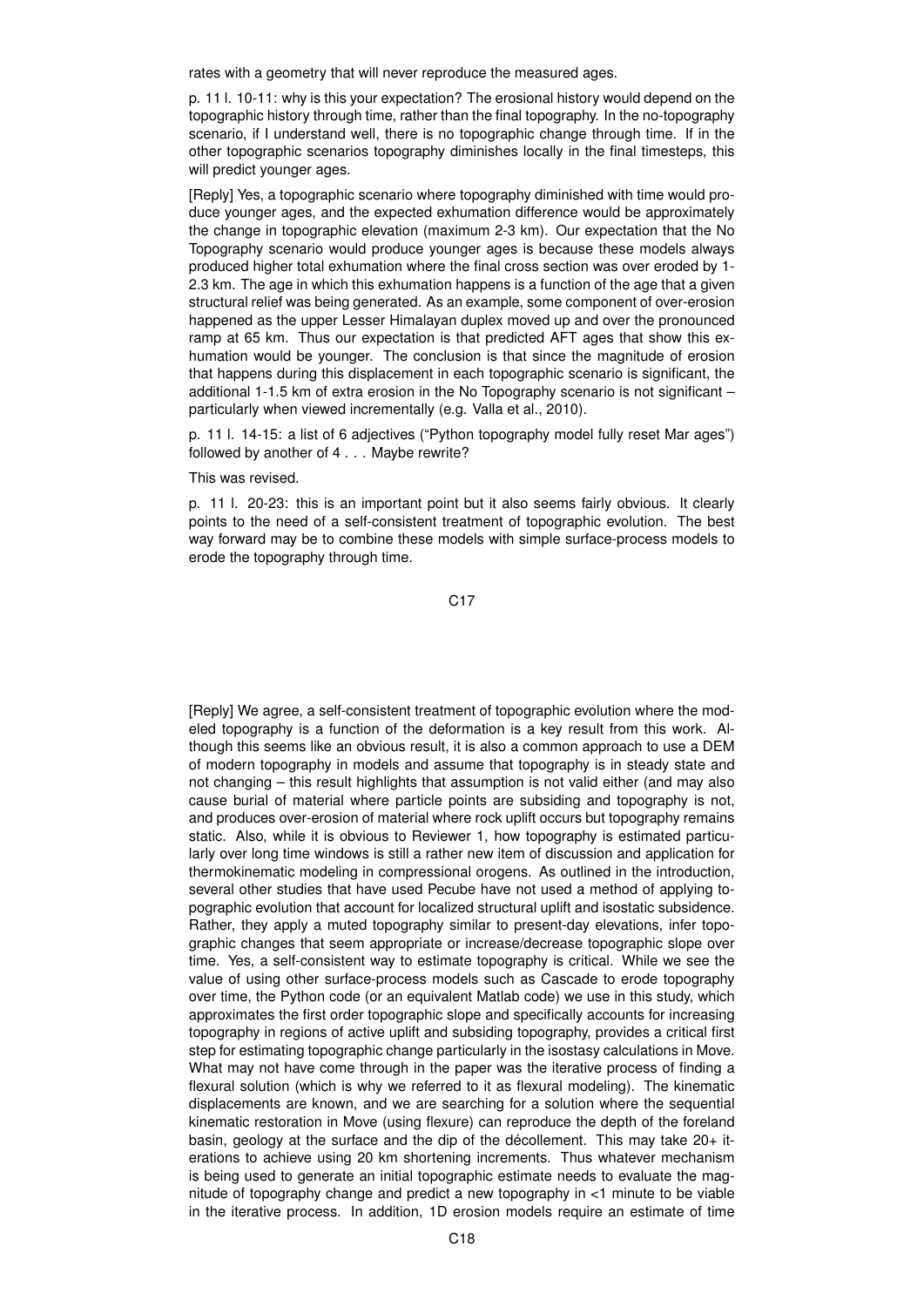(which would have to be approximated for the initial reconstructions). Of course if the velocity were to change then the flexural-kinematic reconstruction in move would need to be redone. 1D erosion models also do not account for sedimentation (in a growing foreland basin). Our thought process is that the thrust loading and erosional unloading are much more sensitive to the first-order component of topography and thus using the responsive topographic taper approach is the best approach for Move. Once the displacement field has been determined (and then the resulting velocity fields), Pecube can run in conjunction with Cascade, to predict a more realistic and variable topography. As a double check –this Cascade Topography can be imported again in Move – just to make sure the resulting isostatic load is the same. We are currently working on fully integrating our modified version of Pecube and Cascade.

p. 12 l. 2: I think you are discussing MAr ages specifically here? May be useful to state this.

## Revised

p. 12 l. 30: "older ages" seems more correct than "earlier ages" in this context.

### Corrected

p. 12 l. 31: you have been calling this the MHT throughout the manuscript. Better stick to this acronym so as not to confuse the readers.

## **Changed**

p. 13 l. 1-2: another somewhat rambling phrase . . .

This has been revised

p. 13 l. 5: this ramp is rather located at 90 km in the present-day geometry (Fig. 2)?

[Reply] No, this early ramp is no longer visible in the cross section. See figure 3 C.2a for ramp location. We have clarified this in the Manuscript by revising the first 2 paragraphs of section 4.3 and referring to the appropriate figure location and ramp locations in the

 $C<sub>19</sub>$ 

#### text.

p. 13 l. 12-15: is the cross-section of Fig. 9 still balanced? There is all of a sudden 35 km more Baxa group in this cross-section, while the rest of it has not been modified. Could these additional 35 km be found by reducing shortening in the upper LHS duplex? In that manner you might also be able to reduce the problematic shortening rates necessary to produce this (and the associated ZHe ages).

[Reply] The new cross-section in figure 9 is balanced. Forward modeling the kinematics of a cross section ensures that it is balanced. But Reviewer 1 is correct in that the distribution of shortening has changed. All ramps north of the new Baxa footwall cutoff were shifted 35 km north, and thus 35 km of shortening was added. Yes, we agree this does not reduce the problem of the fast rates (it can make the rates higher). Our modeling (and others) have highlighted the strong relationship between ramps and young cooling ages. We can use this relationship and what is required by the geology to figure out how far south we can place the southern ramp (through the Diuri) initially this was placed at its location because the pervasive northward dips in structurally higher units (the northward dipping boundary of the Shumar-Daling on Baxa, GH on Shumar-Daling and the northward limb of the STD all suggest a northward dipping ramp ∼ in the location shown on both cross section). What we did was turn this large ramp in Long et al.'s (2011b) original section into two ramps to better match the cooling signal. We know that the Baxa formation \*has\* to be under the anticline of Shumar-Daling because of the along strike relationship shown in the Kuru Chu section of the map (figure 1 – the anticline shown in the cross section is underlain by the Baxa Group rocks repeated by faults). So, even though we could move this ramp farther south to 50 km (location of the youngest AFT age in this region – figure 9), we can't remove either of the Baxa horses. In addition, moving the ramp farther south would make each of these horses longer, adding more shortening back into the geometry. The cross sections were constructed to minimize shortening while matching surface constraints – thus any modification to the cross section that also matches surface constraints will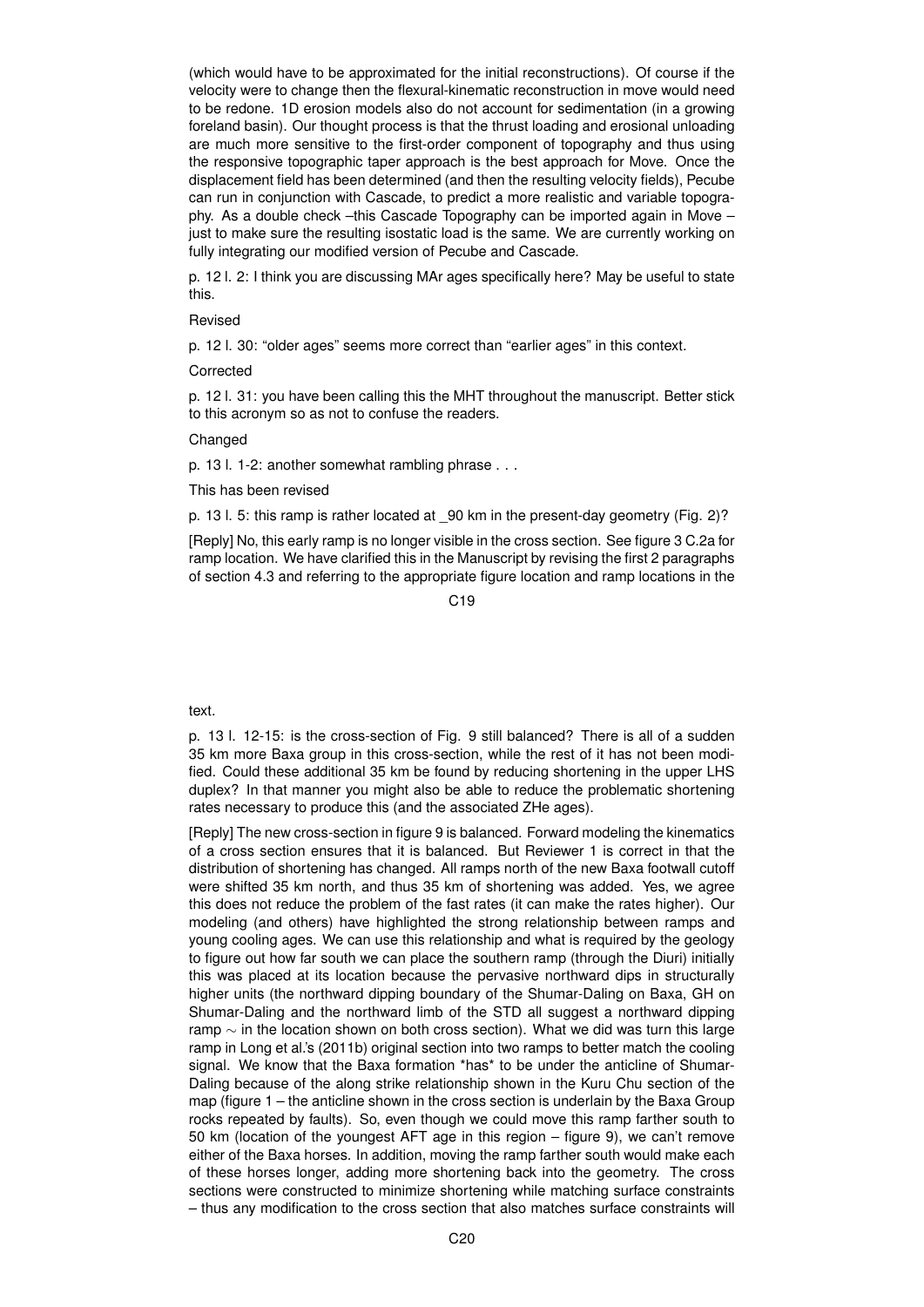tend to increase shortening estimates. This last point was added in the discussion section on rates, and we have included the restored modified cross-section below the deformed section in figure 9b.

p. 13 l. 25-29: this is problematic. First of all, you change two major inputs to the model (structural geometry and heat production) at the same time here, while previously you have carefully only changed one parameter at a time. Second, you introduce spatially variable heat production here, which you did not do previously and which could have led to better fits in the previous models. This is a large change in the thermal structure and it should be justified. Although I am sympathetic to the fact that heat production could be significantly higher in the GHS than in the LHS, to really model this properly you should ascribe heat-production values to the different units, and advect these with the units.

[Reply] Yes, we agree that the jump was too large to independently see the effect of both, but our goal was to show the best fit and a reasonable number of models and iterations. Numerous kinematic and thermal model iterations were performed in addition to the specific model results presented in this paper. Most of these iterations were performed with the goal of obtaining an improved fit using the cross-section geometry published by Long et al. (2011b). Several new models (changing flexural and topographic parameters were run using the new geometry to produce several models with slightly different exhumational histories to test the sensitivity of the model results to changing these different parameters. All models run in Pecube were evaluated using heat production values ranging from 2.0 to 5.0. (in steps of 0.5) and a range of different velocity combinations. In all, nearly 100 forward modeling combinations of the Long et al. (2011b) geometry were run for this study, and over 100 for the new geometry. None of the models from the original Long et al., (2011) cross section could reproduce the AFT age trend seen across the GH (younger ages farther north), even with significantly higher heat production values in Pecube. This unsuccessful result of not being able to match the cooling ages with the original section led to the decision

C21

to strategically explore new geometry options, beginning with the replacement of the Baxa footwall cutoff. After evaluating a range of velocities and heat production values, we concluded that it would be best to ascribe different heat production values for different units in the model – even though we agree the most accurate approach would be to characterize each unit with distinct heat-production values in a single model. However we were limited by the current capabilities of our model. Thus the simplest way forward was to combine the results of the two models at the surface location of the MCT. Using Supplementary Figure 2 and 3, one can infer the range of potential cooling ages that would be predicted if it were possible to implement unit-prescribed heat production in Pecube. This seems most important for units in the immediate hanging wall and footwall of the MCT (~52 km north of MFT) where GH rocks that are known to be hotter with higher radiogenic heat production are spatially juxtaposed with the cooler Daling-Shumar units. This area is also where the greatest amount of cooling data are available. We have worked to make this as transparent as possible in the revised manuscript. These include figure revisions to figure 9 and supplementary figure 2 and 3, and clarifications throughout sections 4 and 5. Examples include (1) the final paragraph of section 4.2.4 which highlights what is controlling predicted AFT ages in the immediate footwall of the KT, (2) the fourth paragraph of 4.3 detailing the rationale and method for combining models with different Ao values, and (3) section 5.2 which re-emphasizes the point that, even with higher heat production, fit of AFT ages remain poor in the immediate footwall of the KT using the original geometry proposed by Long et al. (2011b).

p. 13 l. 31-32: OK, but we are left wondering how much of this improved fit can be ascribed to the new structure and how much to the increased heat production.

[Reply] Supplementary figure 2 graphically presents the best results from the using the updated cross-section geometry with 2.0 and 4.0  $\mu$ W/m3 heat production values applied along the entire line of section. New supplementary figure 3 does the same with the original geometry. As mentioned in the response to the comment directly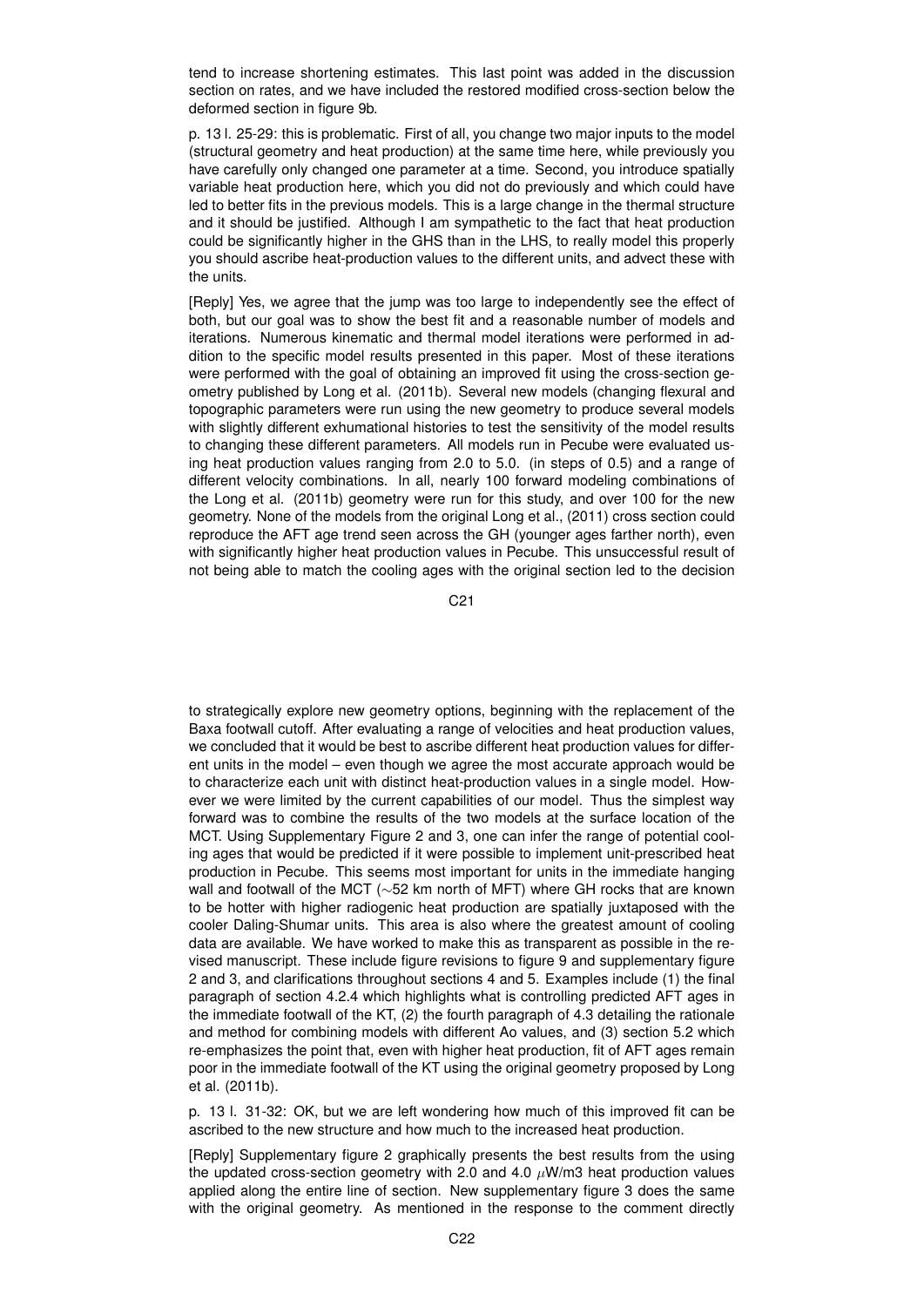before this one, we have clarified this in the text.

p. 14 l. 5-6: following up on the previous comment; can the data really tell the difference between the improved structural geometry and the increased heat production? There is very little data in the "bump" region. You use a simple visual comparison of predicted and observed ages; it would be useful to provide a more objective and quantitative comparison to back up inferences such as this.

[Reply] We have added discussion in the manuscript that quantitatively compares the predicted AFT ages from the Long et al. (2011b) geometry to the predicted AFT ages from new geometry presented in this paper in order to support our conclusions of improved fit.

p. 16 l. 10-12: this is introducing yet another unconstrained parameter. I am not sure it is the best strategy to further complexify the models to improve the fit; this seems like a bit of a "flight forward". A more complete sensitivity and resolution analysis might be a more productive way forward.

[Reply] There are no new parameters. The parameters being discussed are EET and topography (section 3.1.1 and 3.1.3), and any given solution presented in this manuscript is a function of both parameters that combine to affect the exhumation of rocks. Is the added complexity you mention changing the value of EET or topography with time? There are strong arguments that can be made that both may have changed with time- and reflects your point made previously (p. 11, l 10-11). A forward model where multiple parameters have to be evaluated, and it is impossible to see if the model is a match to present day conditions until the last step, will always be a "flight (fight) forward". Not all questions or problems can be addressed through inverse solutions. The reality (which is why this section is important) is that subtle changes in EET have a larger effect on the modeled cooling ages than subtle changes in topography (such as using a process based estimation of topography or a simplified critical taper relationship). The reason why, is that a 5 to 10 km change in EET can impart a

C23

1-3 km difference in magnitude of exhumation. Unfortunately, the flexural response to fault motion and associated topographic displacement (solved in the kinematic model) is something that is not included in many models attempting to link cross section to thermokinematic models, yet it has a significantly larger control on the predicted cooling ages than topographic estimations. We have clarified this section to emphasize this point.

p. 17 l. 9-10: "the amount of exhumation in this model is just at the amount necessary to reset AFT ages" is strange and apparently incorrect. The ages record cooling through the closure temperature at a certain time in the past. The thermal structure is going to affect that time, but the total amount of exhumation is much larger than the AFT closure depth it would seem.

We have rewritten and clarified this point in section 5.1.2

p. 18 l. 10-15: A bunch of hard-to-read phrases that are in need of a few commas. Also, "after 13 Ma" would be better than "longer than" and replace the colloquial "till" by "until".

We have edited this text for clarity and grammar.

p. 18 l. 15-20: another potential issue that is not discussed concerns the diffusion kinetics of He in zircon. Recent work has shown that the effective closure temperature of the ZHe system can vary from as low as \_120 \_C to as high as \_240 \_C as a complex function of the degree of -damage (e.g. Guenthner et al., 2013). If you have underestimated the ZHe closure temperature (I suppose you are using the "standard" ZHe diffusion parameters built into Pecube) you could significantly underestimate the duration of shortening on the upper LH duplex, and thereby overestimate the shortening rates.

[Reply] The reviewer raises a very good point, and we have modified the manuscript to state this as a potential caveat, although we do not think this is important for our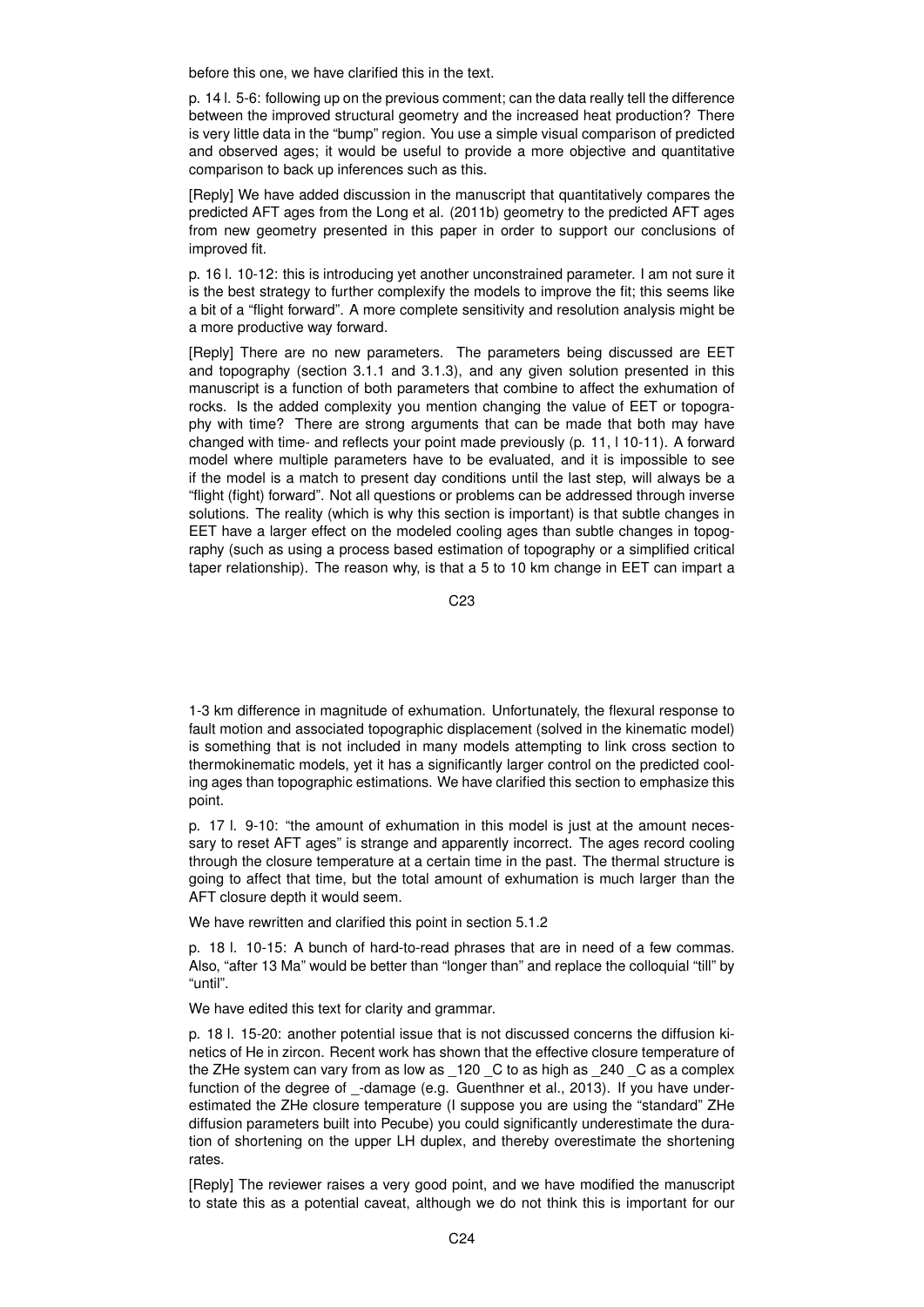samples because of the high cooling rate. The text now added in Section 2.2 is as follows: The predicted ZHe ages in this study do not account for the effects of radiation damage on the closure temperature (e.g. Guenthner et al., 2013). The potential effect of this could be to underestimate the ZHe closure temperature. However, the effects of radiation damage on ZHe (or AHe) closure temperatures are most pronounced for long durations at relatively low (∼220◦C) temperatures (Guenthner et al., 2013). The Lesser Himalayan samples evaluated here experienced temperatures greater than 350◦ (Long et al., 2011c, Long et al., 2012), have young ages (typically ∼7-11 Ma), highly reproducible ages (for individual samples) and underwent extremely rapid cooling (e.g., or around 16.3-22.5 C /Myr cooling rate since closure at ∼180 C), thereby leading us to infer that radiation damage effects are minimal.

p. 18 l. 25-28: the first part of this argument is somewhat circular, since the McQuarrie and Ehlers (2015) scenario was input in the models here, without extensively testing all other potential scenarios. So the fact that the model predicts these variations in rates should not come as a surprise. In contrast, the dissimilar timing between the two sections that are only 25 km apart should be worrying. How can the same structure be active at time intervals that are several million years different between two adjacent locations? Again, the reader is left wondering how much of this difference could be due to variable diffusion kinetics?

[Reply] We agree that many more rates need to be evaluated and presented, and we have clarified that in the updated version of the manuscript (see section 5.3, figure 11 and Table 3). We do not think that variable diffusion kinetics play a significant role (see response to previous comment) but elevation differences might. In addition, a revised geometry for the Kuru Chu section (two ramp scenario) may allow for an older age of transition from lower to upper LH duplexing which would decrease the fast rates.

p. 19 l. 2: given the numerous unexplored degrees of freedom in the models, it appears risky to assess the validity of the data based on the modelling outcomes.

C25

That was not quite our pointâ $\tilde{A}$ thus we have revised and removed this sentence.

p. 20 l. 1: not sure what is meant with this phrase; what is "the spatial nature of thermochronometry"?

[Reply] Wording was edited to clarify this point. The second part of the sentence is the important part: "the importance of considering the aerial distribution of cooling ages in the direction of transport and their relationship to the structural evolution of a landscape."

Figures Fig. 1: the inset geological map of Bhutan (panel B) is very small and not very readable. You should either increase its size or decrease the amount of detail on it. Also, in the legend of the main panel (C), the Chekha Formation should be above the Greater Himalaya to keep all units in their structural order. Finally, it would help the reader if the colours used for the different thermochronometers were consistent between this figure and the following.

[Reply] Figure 1 has been revised. The colors of data points on the map are assigned based on the original studies due to overlap in sampling (e.g. ZHe and AFT data collected at same location). Colors used to label ages from thermochronometers at each sampling location do match colors used in subsequent figures.

Figs. 5-10: much more data appears to be plotted in these figures than in Figs. 1 and 2. What do the lighter-coloured data points refer to? For clarity it would be better to take them out. In Fig. 7, why does the "template topography" model not predict AFT ages everywhere?

[Reply] Figures 9, 10, and 11 include data from the Kuru Chu region (50% transparent) as well to help evaluate similarities and differences between the two sections. This has been clarified on the figure captions and expanded on in the text. Published data are presented in Figures 1 and 2. Are plotted on figure 5-8. Template Topography in Figure 7 does predict ages along the cross-section as completely as the other